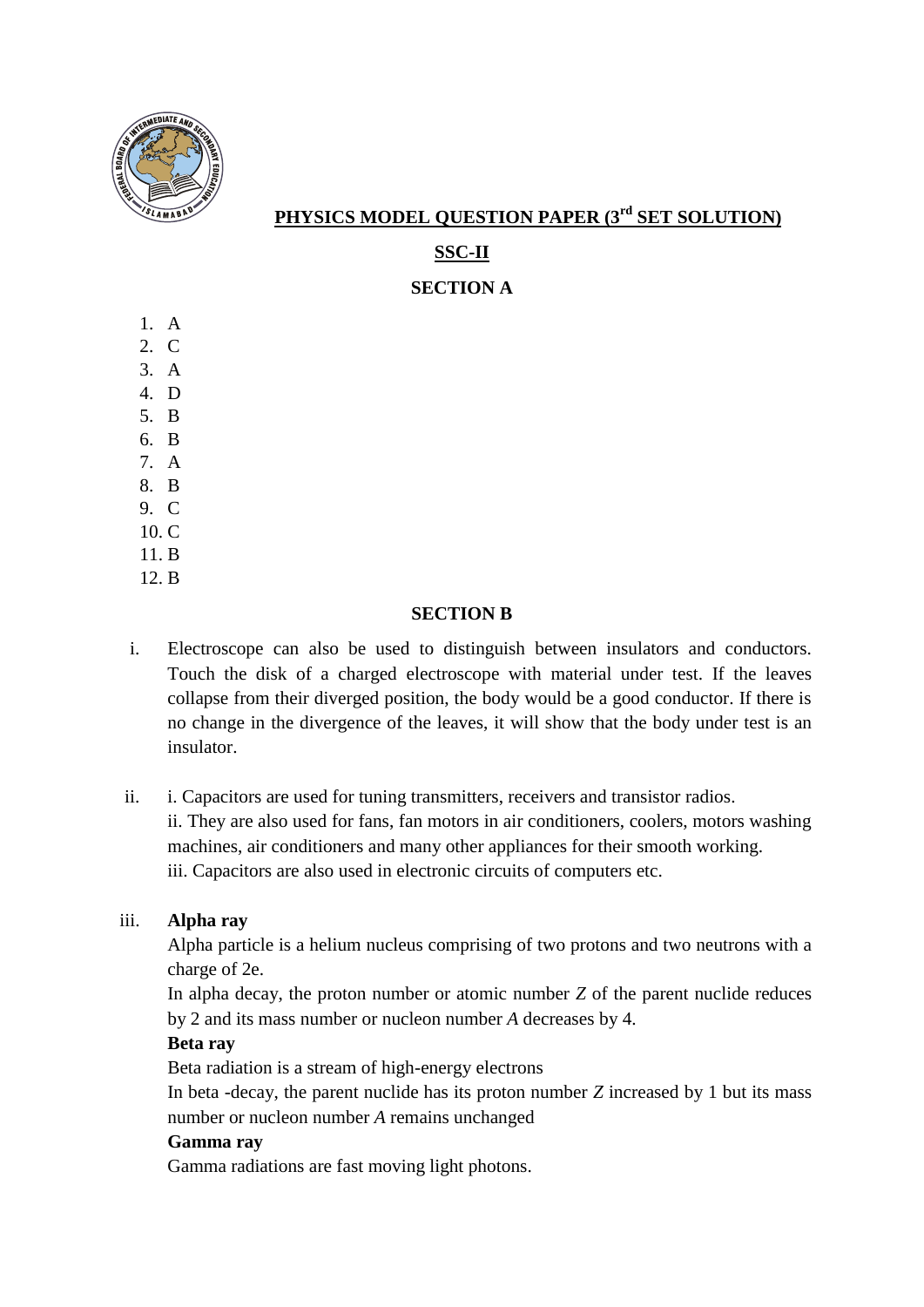Gamma rays are usually emitted with no change in atomic or mass number.

iv. The main services used on the internet include:

## **Web browsing**

A browser is an application which provides a window to the Web. All browsers are designed to display the pages of information located at web sites around the world. The most popular browsers on the market today include Internet Explorer, The World, Opera, Safari, Mozilla Firefox, Chrome, etc.

## **Electronic Mail**

One of the most widely used application of internet is electronic mail (or e-mail), which provides very fast delivery of messages to any enabled site on the Internet. Communication through e-mail is more quick and reliable. Through our e-mail, we can communicate with our friends and institution with more ease and pace.

## v. **Deflection of electrons by electric field**

When an electron beam passes through electric field between the two plates, the electrons are deflected towards the positive plate (Fig). The reason for this is that electrons are attracted by the positive charges and are repelled by the negative charges due to force *F=qE*



# **Deflection of electrons by magnetic field**

Now we apply magnetic field at right angle to the beam of electrons by using a horseshoe magnet as shown in Fig. We will notice that the spot of the electrons beam on the screen is getting deflected from its original direction. Now change the direction of the horseshoe magnet. We will see that spot on the fluorescent screen is getting deflected in the opposite direction.



# vi. *Convex lens will be used.*

The lens which causes incident parallel rays to converge at a point is known as *Convex lens* or *converging* lens.

The light rays travelling parallel to the principal axis of a convex lens after refraction meet at a point on the principal axis, called principal *focus* or focal point F. At this point, concentration of light becomes so high that heating effect can be produced and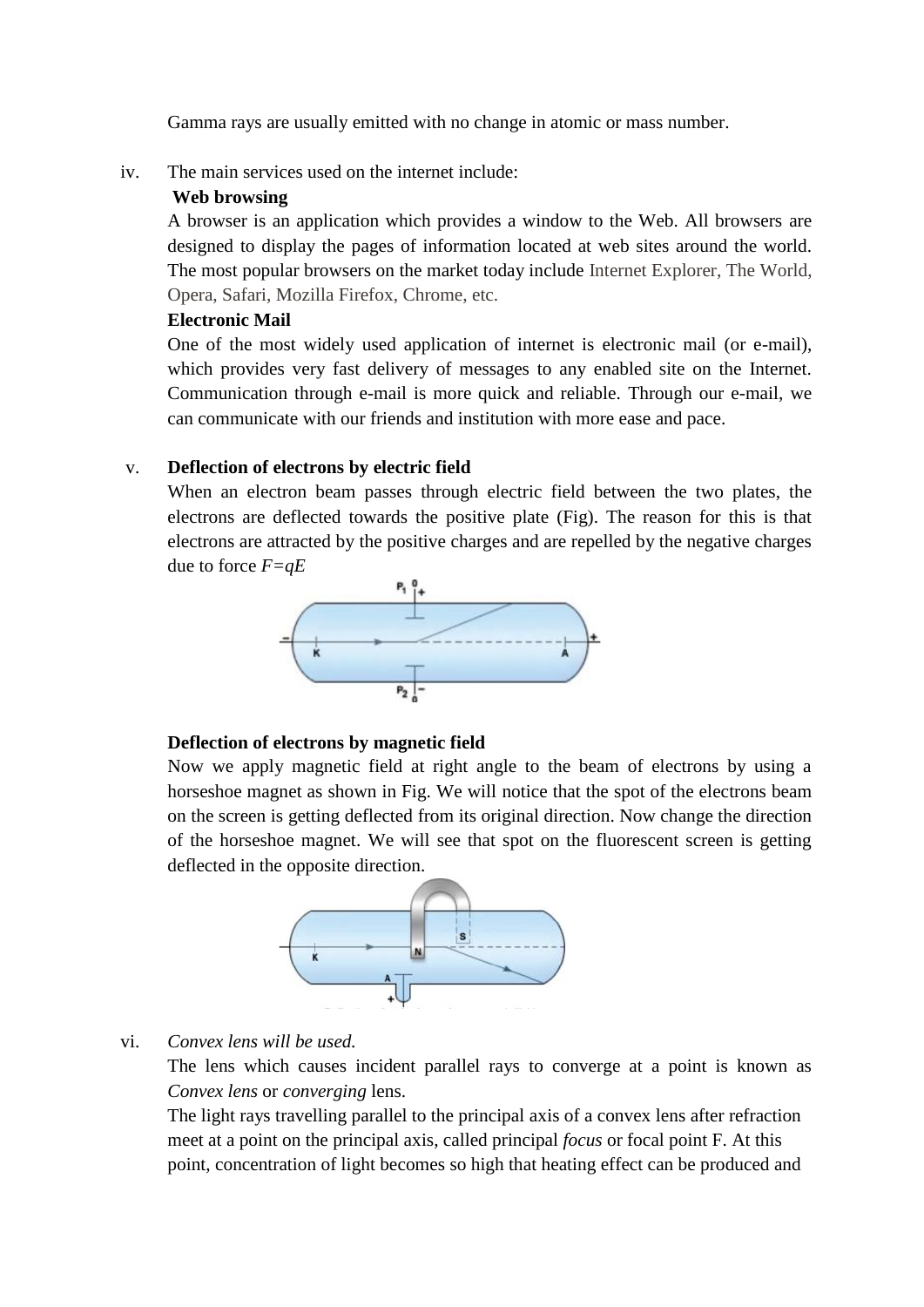



vii. a.

b. Periscope

- viii. If we apply the law of conservation of energy to electromagnetic induction, we realize that the electrical energy induced in a conductor comes from the kinetic energy of the moving magnet. We do some work on the magnet to bring it close to the solenoid. This work consequently appears as electrical energy in the conductor. Thus, mechanical energy of our hand used to push the magnet towards or away from the coil results into electrical energy. Hence, Lenz's law is a manifestation of the law of conservation of energy.
- ix. a. Arrange them in series, Using formula  $R = R_1 + R_2$  $=10 + 10$  $= 20\Omega$ b. Arrange them in parallel,

Using formula  $1/R = 1/R_1 + 1/R_2$  $= 1/10 + 1/10$  $R = 5 \Omega$ 

x. The resistance of conductors increases with increase in temperature. This is due to increase in the number of collisions of electrons with themselves and with the atoms of the metals. In the same way, if we decrease the temperature, resistance of the conductor decreases because rate of collision of electrons decreases.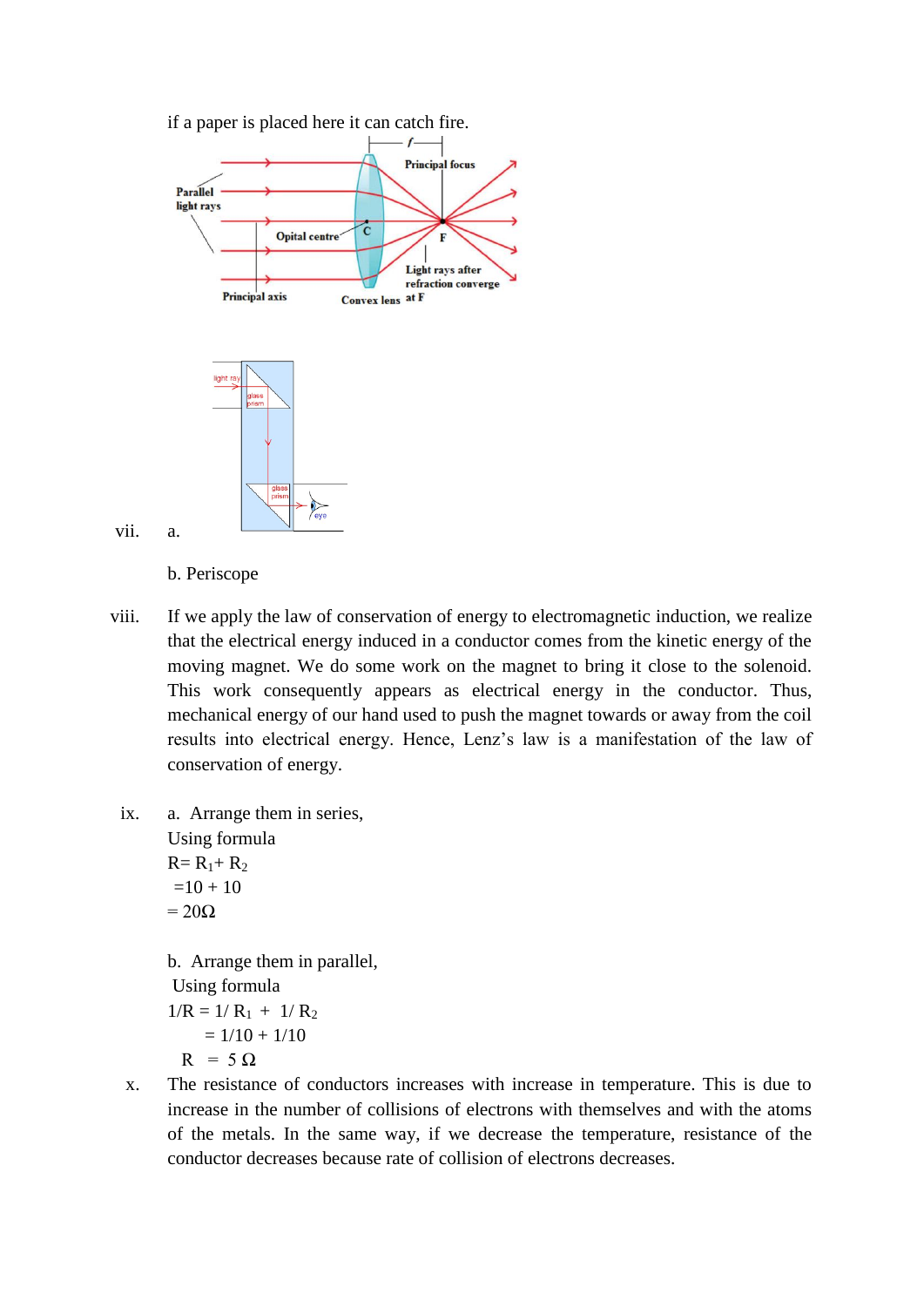- xi. i. DC motor converts electric energy into mechanical energy. A.C generator converts mechanical energy into electrical energy. ii. Two slip rings are used in generator, while in motor a ring is split into two halves, known as split rings. iii. In generator, slip rings attached with coil, slides along with their own carbon brushes. In motor, split rings continuously interchange their carbon brushes during rotation of coil.
- xii. a. The speed of a wave in water depends on the depth of water. So in shallow water, speed of water wave decreases.

b. The frequency of the water waves remains the same in both parts of water because it is equal to the frequency of the vibrator.

c. When water waves enter the region of shallow water their wavelength decreases, because speed of waves decreases as  $V=f \lambda$ 

xiii. The technique or method used to absorb undesirable sounds by soft and porous surfaces is called acoustic protection.

#### **Reflection of sound**

Reflection of sound is more prominent if the surface is rigid and smooth, and less if the surface is soft. Thus, by using soft, porous materials, such as draperies and rugs in noisy places we can reduce the level of noise pollution. However, if the surface of classrooms or public halls is too absorbent, the sound level may be low for the audience.

# **Reverberations**

Sometimes, when sound reflects from the walls, ceiling, and floor of a room, the reflecting surfaces are too reflective and the sound becomes garbled. This is due to multiple reflections called reverberations.

In the design of lecture halls, auditorium, or theater halls, a balance must be achieved between reverberation and absorption. It is often advantageous to place reflective surfaces such as curved sound boards behind the stage to direct sound to the audience. Generally, the ceilings of lecture halls, conference halls and theatre halls are curved so that sound after reflection may reach all the corners of the hall.

# xiv. a **. Grid**

The grid is connected to a negative potential. The more negative this potential, the more electrons will be repelled from the grid and hence fewer electrons will reach the anode and the screen. Hence, the negative potential of the grid can be used as a brightness control.

#### b. **Filament**

Filament contains large number of free electrons. At room temperature electrons cannot escape the metal surface due to attractive forces of the atomic nucleus. If the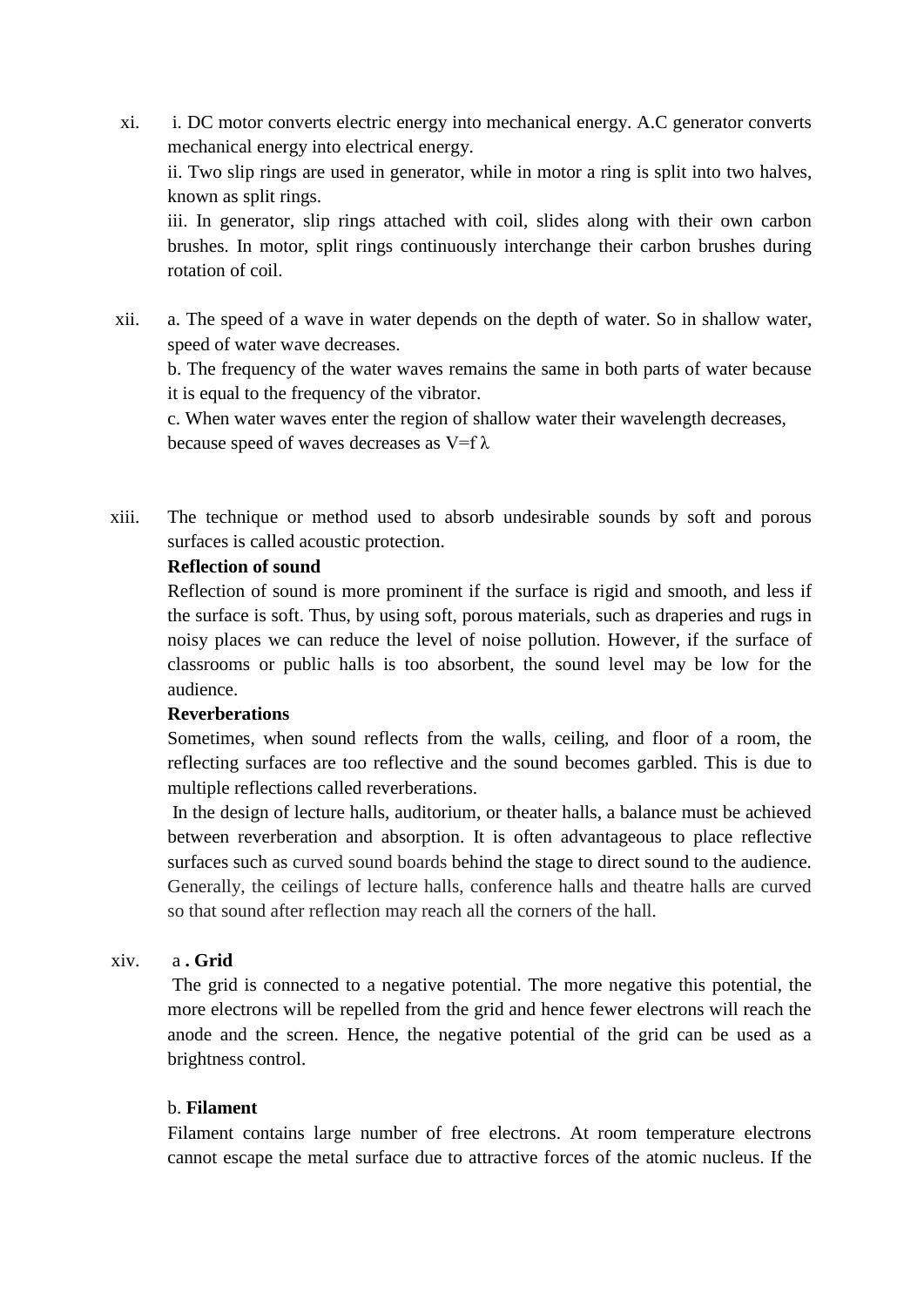metal is heated to a high temperature, some of the free electrons may gain sufficient energy to escape the metal surface.

## c. **Anode**

The anode is connected to positive potential and hence is used to accelerate the electrons.

xv.

a.



 $b$ .mgsin $\theta$  is providing restoring force

c. Velocity will be zero at extreme point A.

### **SECTION C**

#### **Ans.3 a**

#### **COMPOUND MICROSCOPE**

Compound microscope is used to investigate structure of small objects. It gives greater magnification than a single lens. (1)

#### **Parts**

It has two converging lenses, the objective and the eyepiece.

The objective lens has a short focal length,  $f_0 < 1$  cm.

The eyepiece has a long focal length,  $f_e$  of a few cm.

#### **RAY DIAGRAM**

Magnification can be determined through the ray diagram as shown in Fig. Objective forms a small image  $I_1$  inside the focal point of eyepiece. This image acts as an object for the eyepiece and the final larger image  $I_2$  is formed outside the focal point of the objective.



(4)

## **Magnification**

The magnification of a compound microscope is given by

 $M = L/f_0(1+d/f_e)$  (1)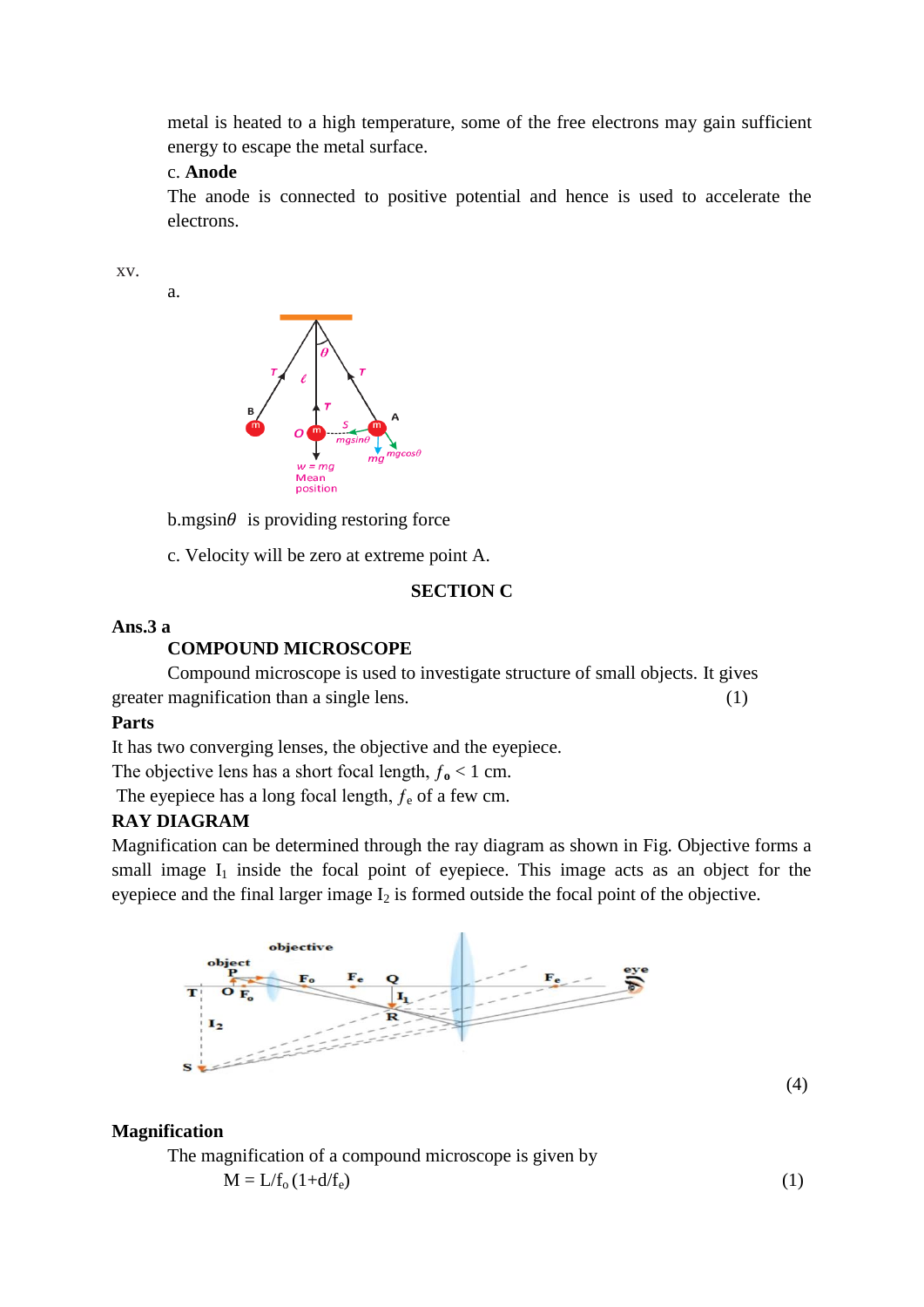## **b. Data**

```
frequency = f = 2kHz = 2 x 10^3 Hz
Wavelength = \lambda = 35cm= 35 x 10<sup>-2</sup> m
Distance= S = 1.5km = 1.5 \times 10^3 mTime = ?Solution
V=fλ
V = (2 \times 10^3)(35 \times 10^{-2})V = 700 ms<sup>-1</sup>
                                                                          (2)
S=vt1.5 \times 10^3 = 700 t
t = 2.14 s (2)
```
# **Ans.4 a RADIOISOTOPES**

Nuclei which do not emit radiations naturally are called stable nuclei. In general, most of the nuclei with atomic number 1 to 82 are stable nuclei. While the elements whose atomic number is greater than 82 are naturally unstable.

The stable and non-radioactive elements can also be changed into radioactive elements by bombarding them with protons, neutrons or alpha particles. Such artificially produced radioactive elements are called radioactive isotopes or radioisotopes.

$$
n1 + Na23 = Na24 + gamma-rays (sodium radioisotope)
$$
  
He<sup>4</sup> + Al<sup>27</sup> = P<sup>30</sup> + n<sup>1</sup> (phosphorous radioisotope) (2)

#### **Uses of Radioisotopes**

#### **1. Tracers**

In industry tracers can be used to locate the wear and tear of the moving parts of the machinery. They can be used for the location of leaks in underground pipes. By introducing a suitable radioactive tracer into the pipe, the leak can be conveniently traced from higher activity in the region of crack in the pipe. (2)

#### **2. Medical Treatment**

Radioisotopes are also used in nuclear medicines for curing various diseases. For example, radioactive cobalt-60 is used for curing cancerous tumors and cells. The radiations kill the cells of the malignant tumor in the patient. (2)

# **Ans. 4 b**

Given that, Power =  $p = 100$  W Voltage  $=$  V  $=$  220V time  $=$  t  $=$  5 hours for 30 days Resistance =  $R = ?$ The amount of energy in kilowatt-hour=? **Solution:** The amount of energy in kilowatt-hour  $=$  watt x time of use in hours / 1000  $= 100 \times 5 \times 30/1000$  $= 15KWh$  (2)